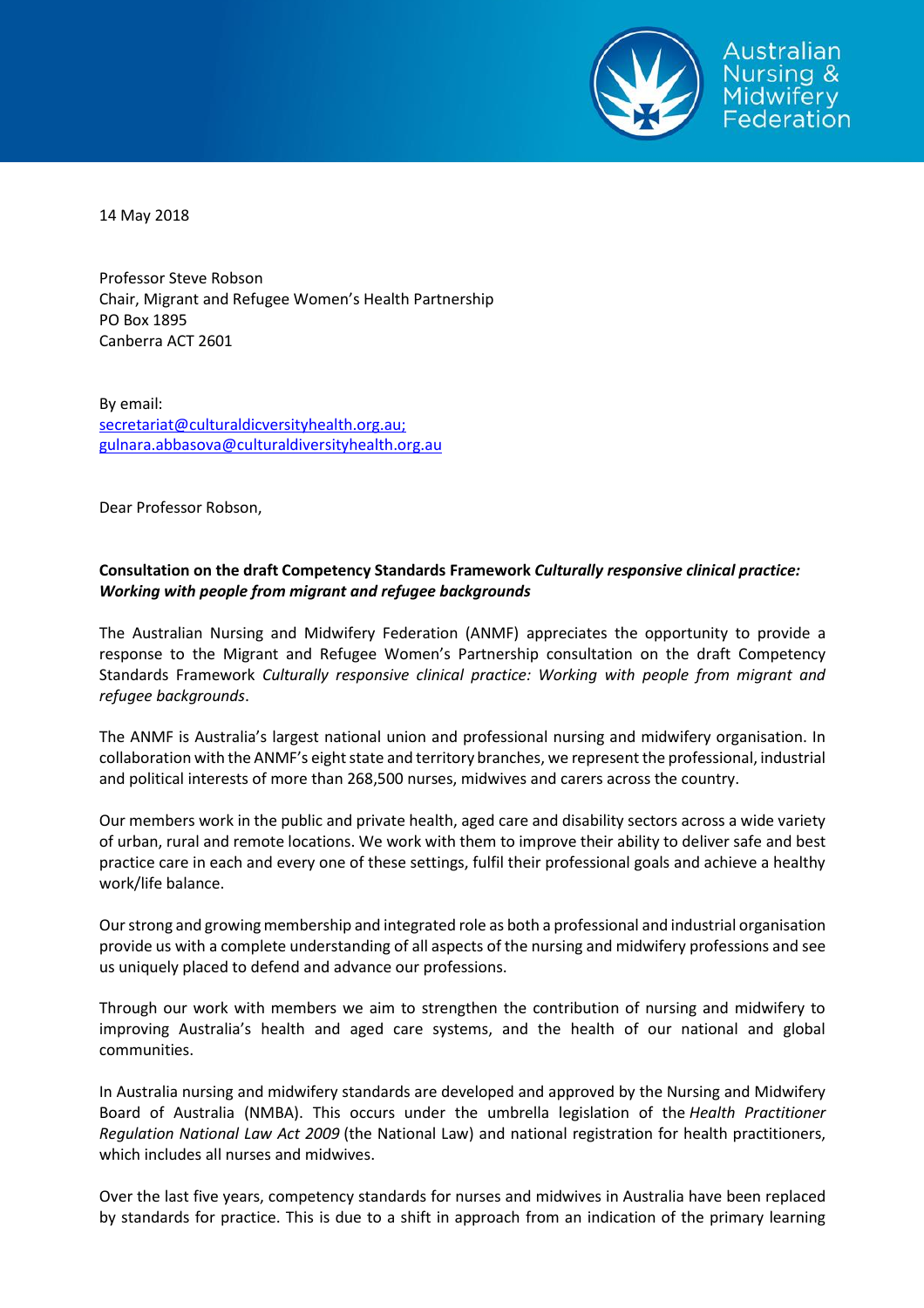

outcomes by which to benchmark entry to nursing and midwifery practice, to a description of the standard of practice to be expected for each of the regulated nursing and midwifery titles.

As part of the NMBA's mandate to ensure contemporary relevant standards are understood and used by nurses and midwives, the NMBA develop and approve standards for registration, codes of conduct and ethics, and standards for practice. This forms the professional practice framework for nurses and midwives.

The national nursing and midwifery professional practice framework includes:

Standards for Practice, including:

- Registered nurse standards for practice.
- Enrolled nurse standards for practice,
- Midwife standards for practice,
- Nurse practitioner standards for practice,

# Frameworks, including:

- Decision-making framework (DMF),
- Framework for assessing standards of practice for registered nurses, enrolled nurses and midwives,
- Framework for assessing supervised practice re-entry,

## Guidelines, including:

- Safety and quality guidelines for private practicing midwives,
- Guidelines for mandatory notifications,

Codes of Ethics, including:

- The International Council of Nurses Code of Ethics,
- The International Confederation of Midwives Code of Ethics

## Codes of Conduct, including:

- Code of Conduct for Nurses in Australia.
- Code of Conduct for Midwives in Australia

## Registration Standards, including:

- Criminal history,
- English language skills,
- Continuing professional development,
- Recency of practice,
- Professional indemnity insurance,
- Endorsement as a nurse practitioner,
- Endorsement for scheduled medicines for midwives,
- Endorsement for scheduled medicines for registered nurses